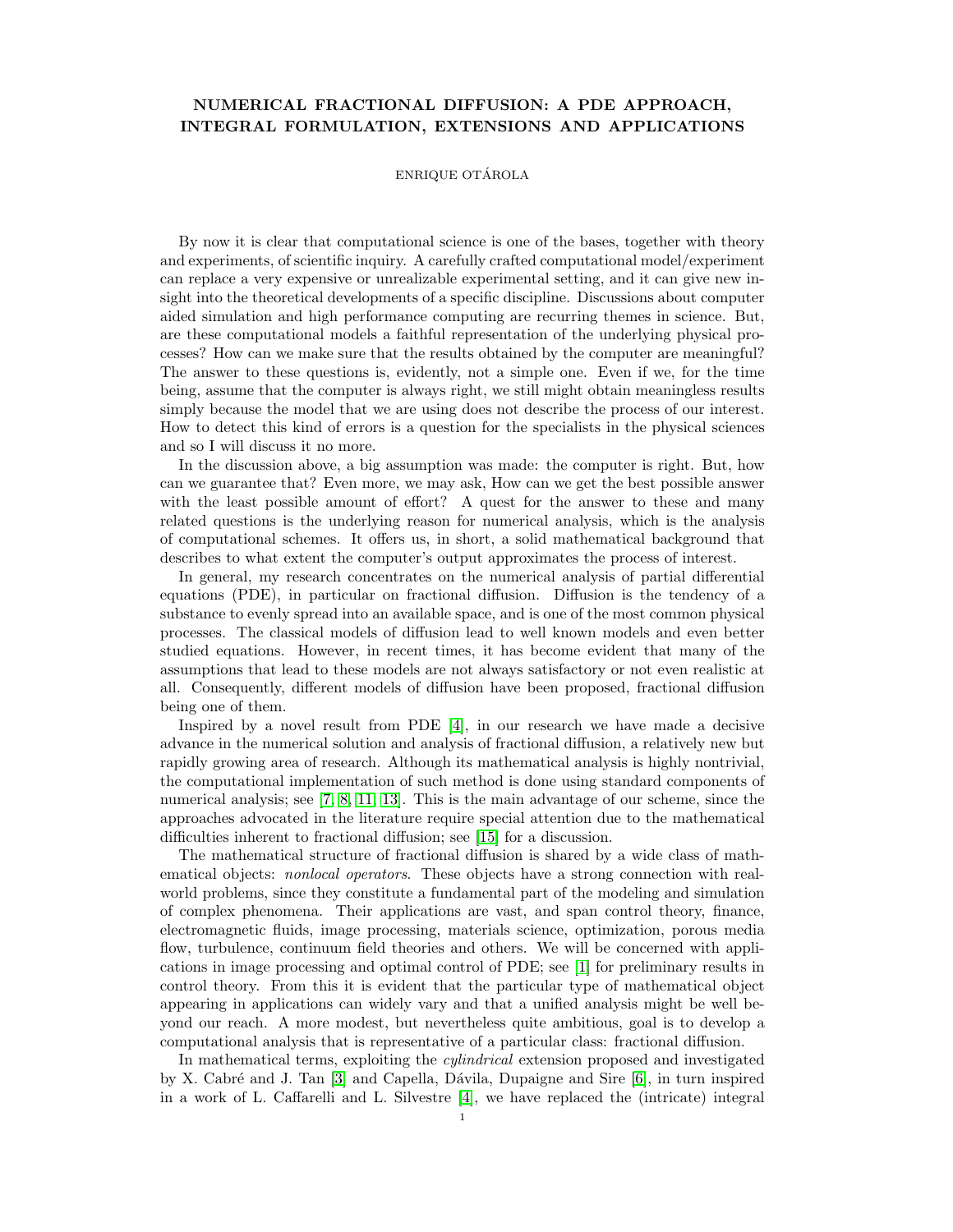formulation of a problem involving the fractional Laplacian  $(-\Delta)^s u = f$  in  $\Omega$ ,  $0 < s < 1$ , by the (local) elliptic PDE

<span id="page-1-0"></span>(1) 
$$
\operatorname{div}(y^{\alpha}\nabla U) = 0 \quad \text{in} \quad \Omega \times (0, \infty) \quad (\alpha = 1 - 2s),
$$

with variable coefficient  $y^{\alpha}$  (which either degenerates or blows up) in one higher dimension y; f enters as a natural boundary condition at  $y = 0$ . In [\[11\]](#page-2-3), we have proposed a simple strategy to find the solution of the fractional Laplace problem in general bounded polyhedral domains  $\Omega$  of  $\mathbb{R}^d$ . Moreover, we have derived a quasi-optimal a priori error analysis, in the context of weighted Sobolev spaces, valid for tensor product elements which may be graded in  $\Omega$  and exhibit a large aspect ratio in y (anisotropy) to fit the behavior of  $U(x, y)$  with  $x \in \Omega, y > 0$ .

Upon realizing that the weight  $y^{\alpha}$  belongs to the class  $A_2$  of Muckenhoupt weights, in [\[14\]](#page-2-9) we have been able to extend the interpolation theory of [\[11\]](#page-2-3) to a general one in a Muckenhoupt weighted Sobolev space setting. This is of interest not only for the solution of problem [\(1\)](#page-1-0) but also for that of nonuniformly elliptic problems in general. This brings to numerical analysis techniques and methods developed within harmonic analysis to deal with, for instance, maximal functions, Calderon Zygmund operators and weighted norm inequalities. This might serve as a starting point for the numerical analysis on homogeneous spaces [\[9\]](#page-2-10).

The main advantage of the algorithm proposed in [\[11\]](#page-2-3) is that we are solving the local problem [\(1\)](#page-1-0) instead of dealing with the nonlocal operator  $(-\Delta)^s$ . However, this comes at the expense of incorporating one more dimension to the problem, thus raising the question of how computationally efficient this approach is. The development of an efficient computational technique for the solution of problem  $(1)$  has been the subject of [\[7\]](#page-2-1): multilevel methods. We have designed a multilevel method with line smoothers in the  $y$  direction, which reveals a competitive performance in terms of computational cost.

In contrast to [\[2\]](#page-2-11) and [\[10\]](#page-2-12), our approach seems to be flexible enough to study other problems with fractional diffusion in space. As a natural extension of the elliptic case studied in [\[11\]](#page-2-3), we have designed and analyzed solution techniques for evolution equations with *fractional diffusion* and *fractional time derivative* [\[13\]](#page-2-4). In this paper, the fractional time derivative, in the sense of Caputo, is discretized by a first order scheme and analyzed in a general Hilbert space setting. We have also derived discrete stability estimates which yield a novel energy estimate for evolution problems with fractional time derivative.

As an application and extension of the a priori theory developed in [\[11\]](#page-2-3), we have designed and studied solution techniques for a linear-quadratic optimal control problem involving fractional powers of elliptic operators in a bounded domain [\[1\]](#page-2-6). We have derived a priori error estimates for the optimal control and state for two discretization approaches: one that is semi-discrete, where the control is not discretized, and the other one is a fully discrete via the discretization of the control. This is the first work addressing the the numerical approximation of an optimal control problem involving fractional powers of elliptic operators.

## Future work

A posteriori error estimators. Given that the coefficient  $y^{\alpha}$  in the equation [\(1\)](#page-1-0) is singular, we cannot proceed with the usual residual based techniques. Moreover, preliminary studies with alternative approaches show that, since this problem has a preferred direction, anisotropic error estimators and mesh refinement procedures must be developed and analyzed. This is of value not only for this problem, but in general for anisotropic problems, as such tools are not available in the literature. Numerical results show a competitive performance of our methods; see for preliminary results [\[8\]](#page-2-2). This is the first step to do adaptivity, which is the study of iterative improvement based on a posteriori estimators.

The obstacle problem. Another application of [\[11\]](#page-2-3) is the obstacle problem for fractional diffusion both elliptic and parabolic. The elliptic case can be written in complementarity form for the fractional Laplacian:  $u \geq \varphi$ ,  $(-\Delta)^s u \geq 0$  and  $(u - \varphi)(-\Delta)^s u = 0$ . This leads to studying a thin obstacle problem for the nonuniformly elliptic PDE [\(1\)](#page-1-0) [\[5\]](#page-2-13). These type of problems arise, for instance, in financial mathematics as a pricing model for American options, and are thus of increasing interest  $[16]$ . The function u represents the rational